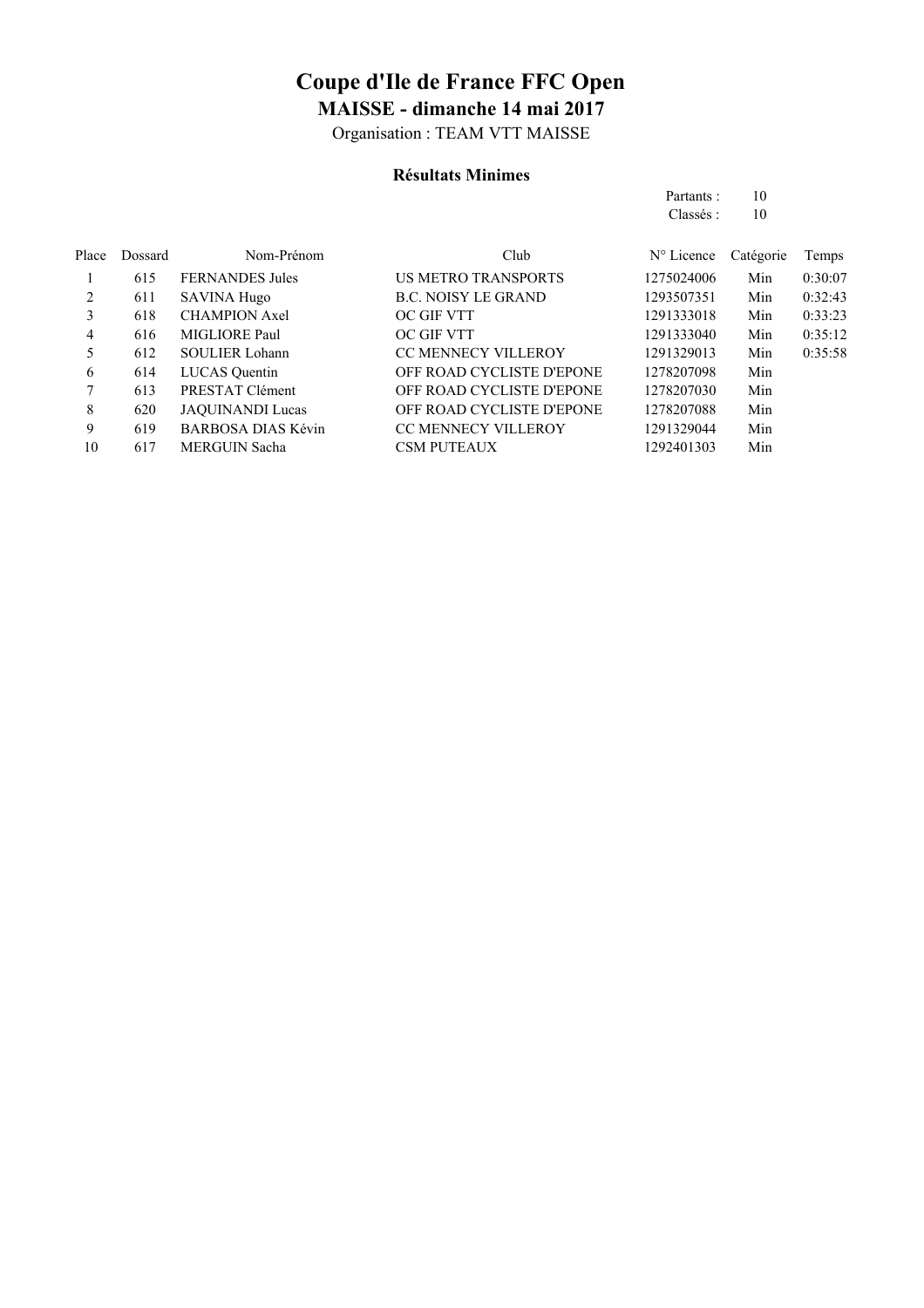Organisation : TEAM VTT MAISSE

#### **Résultats Cadettes**

|       |         |                        |                                 | Partants :          | 2         |         |
|-------|---------|------------------------|---------------------------------|---------------------|-----------|---------|
|       |         |                        |                                 | Classés :           | 2         |         |
| Place | Dossard | Nom-Prénom             | Club                            | $N^{\circ}$ Licence | Catégorie | Temps   |
|       | 502     | DALLIER Amélie         | <b>BONNIERES V.T.T.</b>         | 1278247013          | Cad F     | 1:00:05 |
| 2     | 501     | <b>TETART Marie</b>    | <b>B.C. NOISY LE GRAND</b>      | 1293507036          | Cad F     | 1:17:13 |
|       |         |                        | <b>Résultats Minimes Filles</b> |                     |           |         |
|       |         |                        |                                 | Partants:           | 3         |         |
|       |         |                        |                                 | Classés :           | 3         |         |
| Place | Dossard | Nom-Prénom             | Club                            | $N^{\circ}$ Licence | Catégorie | Temps   |
|       | 603     | LEDOUX Mathilde        | <b>OC GIF VTT</b>               | 1291333031          | Min F     | 0:40:56 |
| 2     | 601     | <b>LIGNIER Camille</b> | <b>ESC MEAUX</b>                | 1277101022          | Min F     | 0:44:47 |
| 3     | 602     | <b>RADIER Camille</b>  | OFF ROAD CYCLISTE D'EPONE       | 1278207115          | Min F     | 1 T     |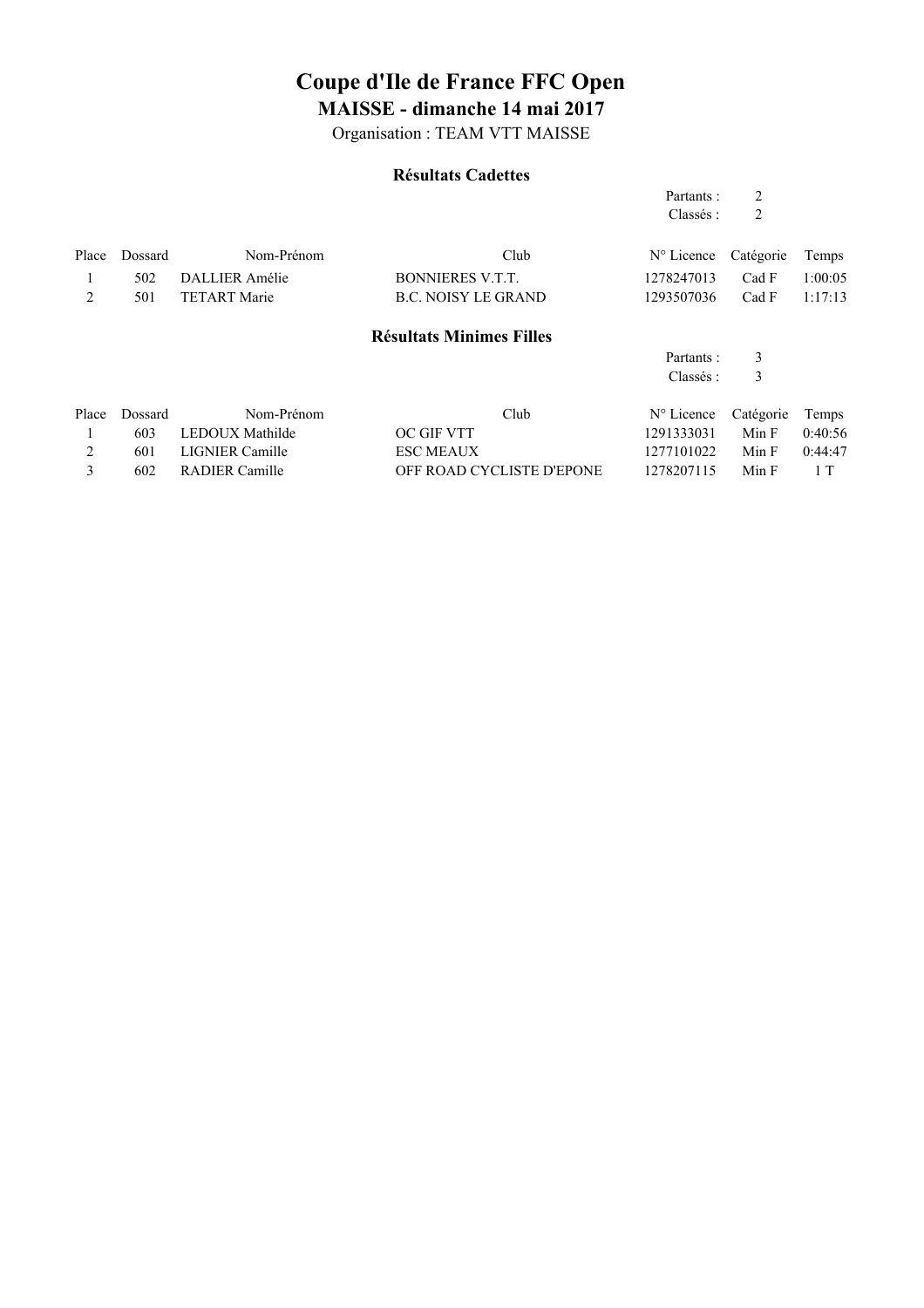Organisation : TEAM VTT MAISSE

#### **Résultats Cadets**

| Partants: | 16 |
|-----------|----|
| Classés : | 15 |

| Place | Dossard | Nom-Prénom                 | Club                                | N° Licence | Catégorie | Temps   |
|-------|---------|----------------------------|-------------------------------------|------------|-----------|---------|
| 1     | 512     | RICHARD ANDRADE Florian    | <b>US METRO TRANSPORTS</b>          | 1275024161 | Cad       | 0:43:35 |
| 2     | 515     | <b>GARIN</b> Maxime        | OFF ROAD CYCLISTE D'EPONE           | 1278207045 | Cad       | 0:43:46 |
| 3     | 511     | PERRET Raphael             | <b>OC GIF VTT</b>                   | 1291333034 | Cad       | 0:45:24 |
| 4     | 518     | <b>CASTILLE Noé</b>        | <b>CC IGNY PALAISEAU 91</b>         | 1291305193 | Cad       | 0:46:36 |
| 5     | 514     | <b>DAVESNE</b> Thomas      | OC GIF VTT                          | 1291333037 | Cad       | 0:47:01 |
| 6     | 513     | <b>ROYER Maxime</b>        | VC ELANCOURT ST QUENTIN EN YVELINES | 1278226044 | Cad       |         |
|       | 521     | <b>LATOUR Thomas</b>       | <b>ESC MEAUX</b>                    | 1277101131 | Cad       |         |
| 8     | 522     | <b>CHATAIGNER Hannibal</b> | <b>B.C. NOISY LE GRAND</b>          | 1293507117 | Cad       |         |
| 9     | 517     | <b>VAVASSEUR Maxime</b>    | OFF ROAD CYCLISTE D'EPONE           | 1278207128 | Cad       |         |
| 10    | 526     | <b>BENOIST Tom</b>         | <b>ESC MEAUX</b>                    | 1277101068 | Cad       |         |
| 11    | 516     | DE SALVO Lucas             | <b>B.C. NOISY LE GRAND</b>          | 1293507239 | Cad       |         |
| 12    | 519     | <b>LEBARGY</b> Pierre      | OFF ROAD CYCLISTE D'EPONE           | 1278207029 | Cad       |         |
| 13    | 523     | <b>CABY</b> Corentin       | OFF ROAD CYCLISTE D'EPONE           | 1278207093 | Cad       |         |
| 14    | 524     | <b>TYMEC Eliaz</b>         | VC ELANCOURT ST QUENTIN EN YVELINES | 1278226111 | Cad       |         |
| 15    | 520     | <b>DOMINEAU Nathan</b>     | OFF ROAD CYCLISTE D'EPONE           | 1278207117 | Cad       | 1T      |
|       |         |                            |                                     |            |           |         |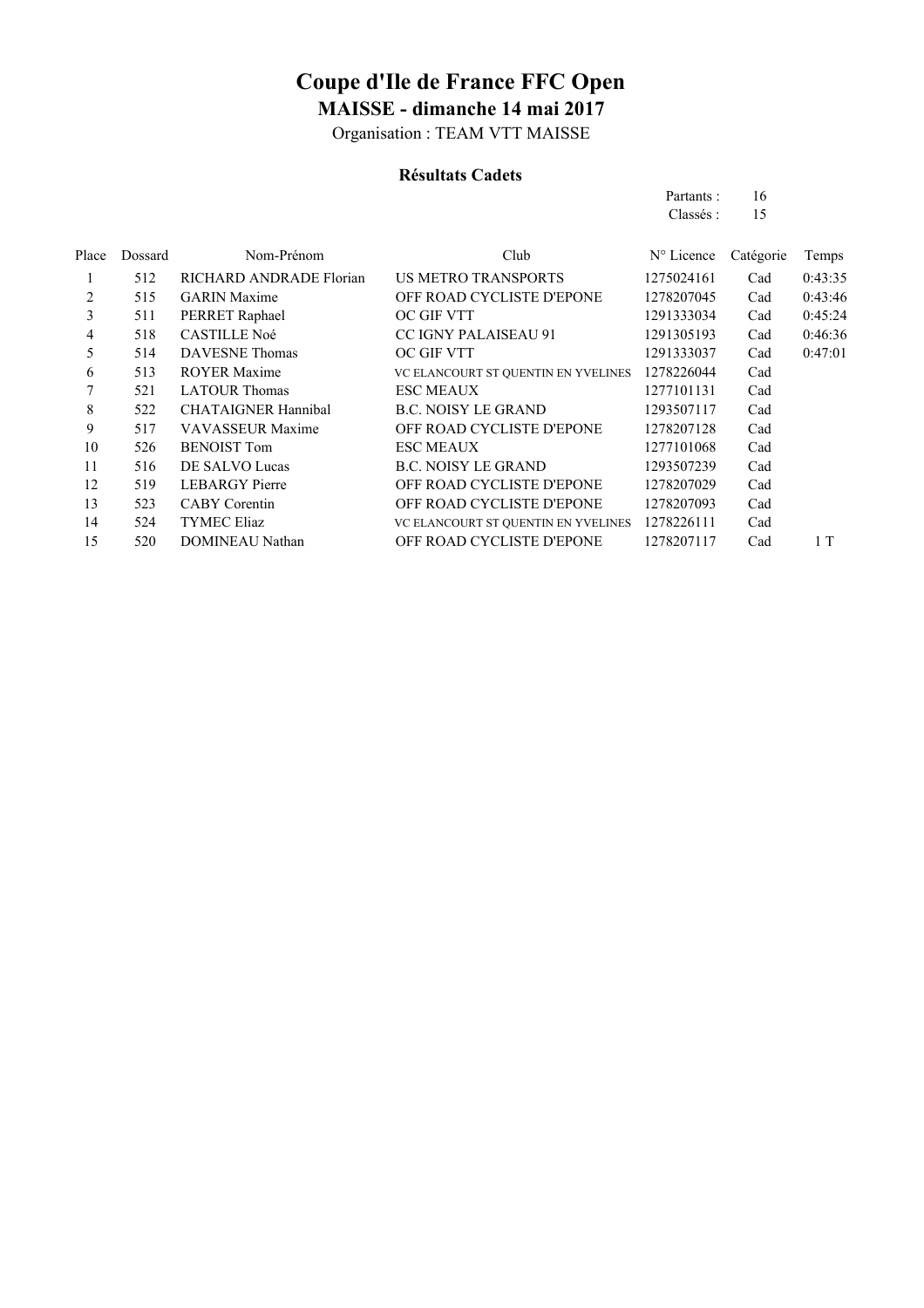Organisation : TEAM VTT MAISSE

#### **Résultats Juniors**

|       |         |                                |                         | Partants:  | 11        |         |
|-------|---------|--------------------------------|-------------------------|------------|-----------|---------|
|       |         |                                |                         | Classés:   | 10        |         |
| Place | Dossard | Nom-Prénom                     | Club                    | N° Licence | Catégorie | Temps   |
|       | 154     | <b>ROSSION</b> Tom             | A C BAZANCOURT REIMS    | 0751013276 | Jun       | 1:13:37 |
| 2     | 155     | <b>BERTRAND Loic</b>           | OC GIF VTT              | 1291333027 | Jun       | 1:15:09 |
| 3     | 152     | <b>LAFORCADE Pierre Amaury</b> | OC GIF VTT              | 1291333030 | Jun       | 1:16:49 |
| 4     | 156     | <b>THIRIOT Thomas</b>          | US DOMONT CYCLISME      | 1295702197 | Jun       | 1:22:22 |
| 5     | 159     | <b>CHAMPION Loic</b>           | OC GIF VTT              | 1291333042 | Jun       | 1:22:33 |
| 6     | 153     | LE BECHEC Corentin             | OC GIF VTT              | 1291333011 | Jun       | 1:22:33 |
|       | 160     | <b>HAMON</b> Alexandre         | <b>BONNIERES V.T.T.</b> | 1278247015 | Jun       | 1:26:08 |
| 8     | 157     | <b>BONNAUD Maxime</b>          | LAGNY PONTCARRE CYC.    | 1277128111 | Jun       | 1 T     |
| 9     | 161     | FARDEAU Clément                | EC MONTGERON VIGNEUX    | 1291307003 | Jun       | 1T      |
|       | 151     | MISCOPEIN Augustin             | OC GIF VTT              | 1291333032 | Jun       | Abd     |
|       |         |                                |                         |            |           |         |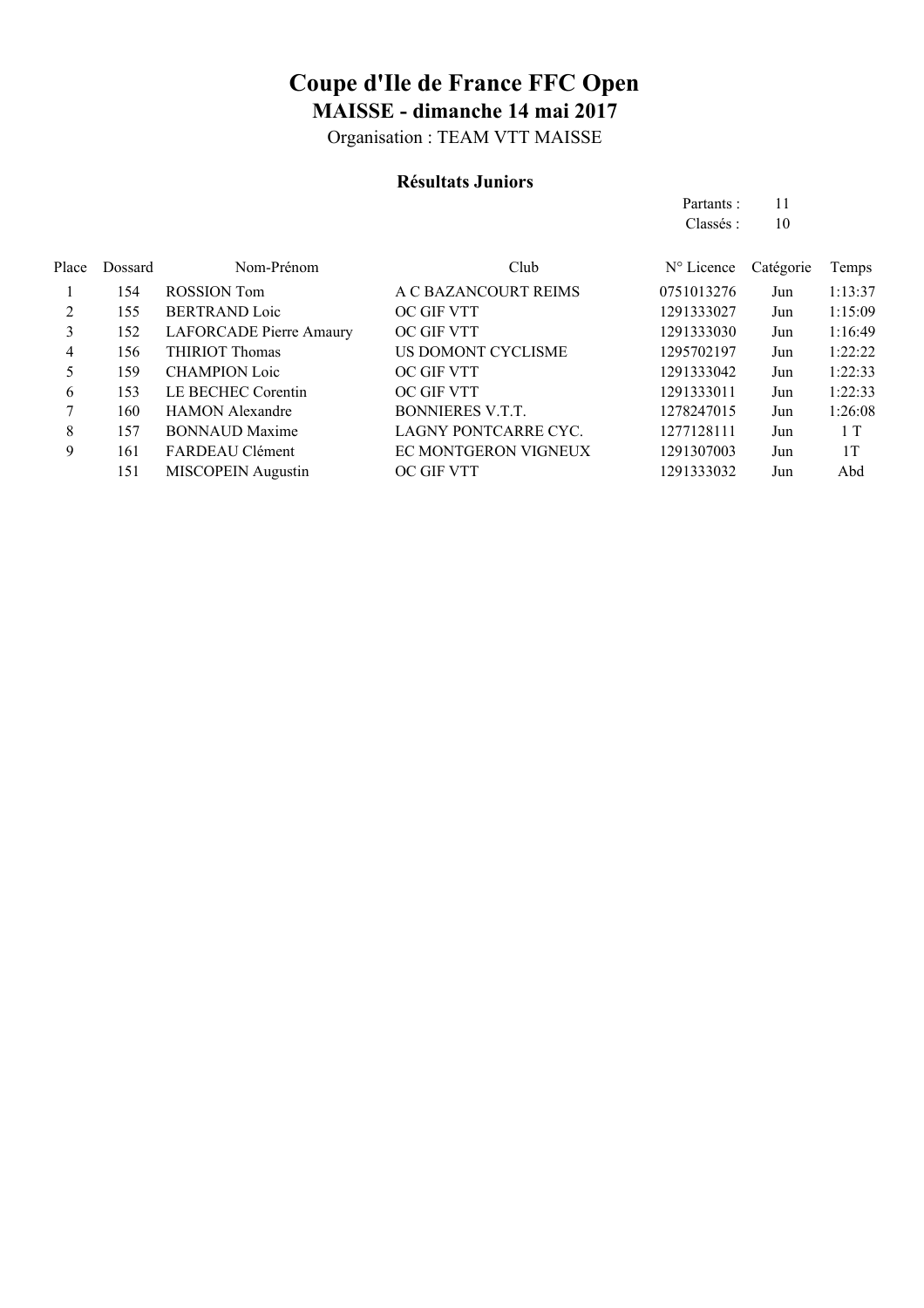Organisation : TEAM VTT MAISSE

#### **Résultats Seniors et Juniors Féminines**

|       |         |                          |                                  | Partants:           | 9         |         |
|-------|---------|--------------------------|----------------------------------|---------------------|-----------|---------|
|       |         |                          |                                  | Classés :           | 9         |         |
| Place | Dossard | Nom-Prénom               | Club                             | $N^{\circ}$ Licence | Catégorie | Temps   |
| 1     | 421     | <b>STUMPF Fanny</b>      | <b>ESC MEAUX</b>                 | 1277101143          | Sen F     | 1:05:32 |
| 2     | 452     | ROST Cynthia             | OFF ROAD CYCLISTE D'EPONE        | 1278207127          | Jun F     | 1:07:51 |
| 3     | 423     | <b>HUBER Lisa</b>        | ARGENTEUIL VAL DE SEINE 95       | 1295708058          | Esp F     | 1:16:37 |
| 4     | 451     | <b>FONTAINE Elora</b>    | <b>OFF ROAD CYCLISTE D'EPONE</b> | 1278207044          | Jun F     | 1:17:35 |
| 5     | 424     | <b>EBERHARDT Camille</b> | LES SANGLIERS VEXIN VTT          | 1295736008          | Esp F     | 1:24:13 |
| 6     | 427     | <b>CARRE Ludivine</b>    | <b>CSM VILLENEUVE GARENNE</b>    | 1292420172          | Sen F     | 1:24:16 |
|       | 426     | <b>CARRE</b> Léaldine    | <b>CSM VILLENEUVE GARENNE</b>    | 1292420170          | Sen F     | 1:33:38 |
|       | 422     | PHILIPPE BAZIN Perrine   | US DOMONT CYCLISME               | 1295702153          | Sen F     | NP      |
|       | 425     | EBERHARDT Inès           | LES SANGLIERS VEXIN VTT          | 1295736026          | Sen F     | NP      |
|       |         |                          |                                  |                     |           |         |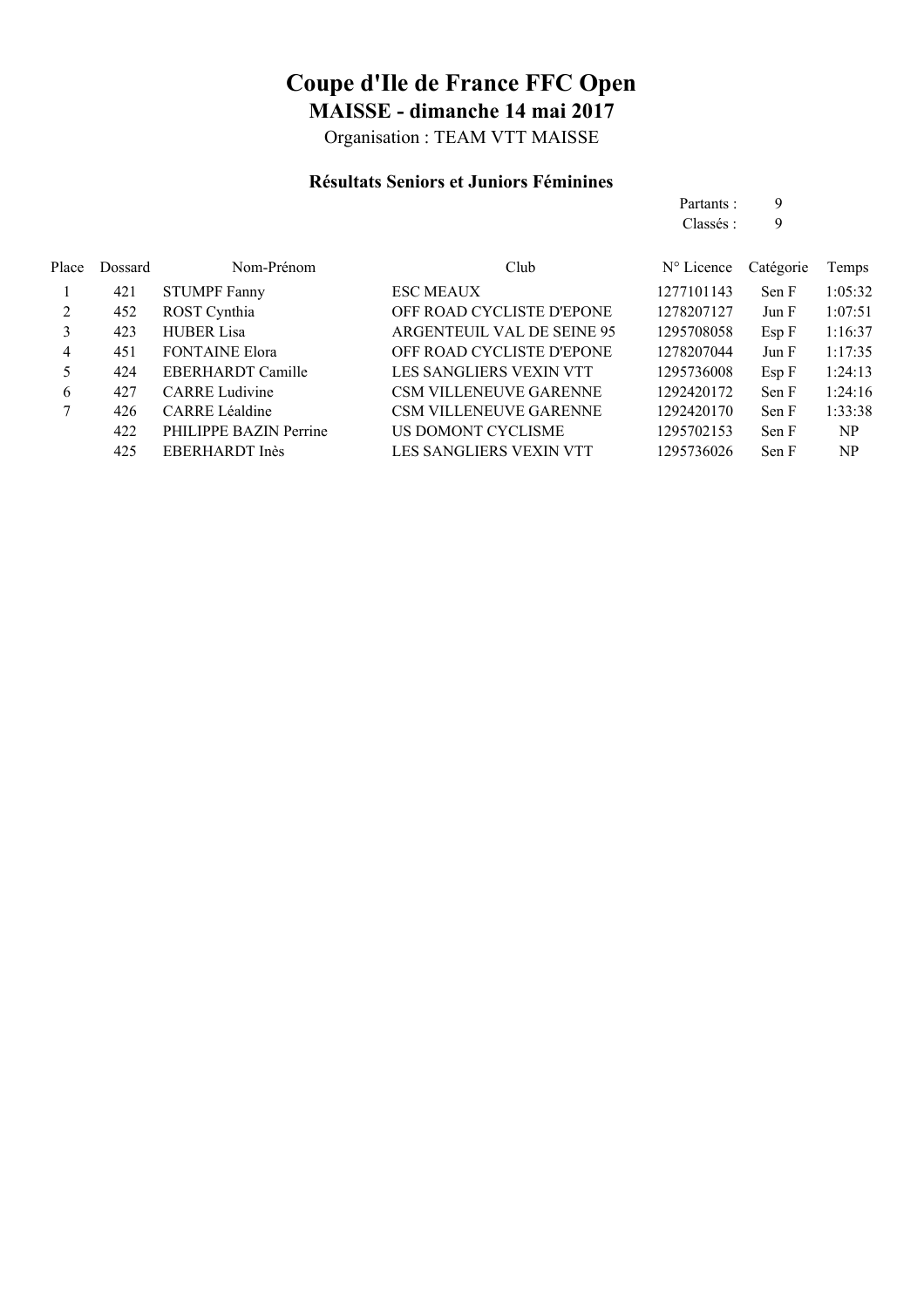Organisation : TEAM VTT MAISSE

### **Résultats Espoirs**

| Partants: | 15 |
|-----------|----|
| Classés:  | 14 |

| Place | Dossard | Nom-Prénom              | Club                       | $N^{\circ}$ Licence | Catégorie | Temps    |
|-------|---------|-------------------------|----------------------------|---------------------|-----------|----------|
|       | 115     | <b>AUVIN Clément</b>    | A C BAZANCOURT REIMS       | 0751013289          | Esp       | 1:24:50  |
| 2     | 101     | <b>ORCHAMPT</b> Antoine | US DOMONT CYCLISME         | 1295702039          | Esp       | :1:24:51 |
| 3     | 113     | <b>ROY Florian</b>      | US DOMONT CYCLISME         | 1295702155          | Esp       | :1:33:23 |
| 4     | 103     | <b>MARFOUTINE Joss</b>  | ROUE D'OR CONFLANAISE      | 1278210108          | Esp       | 1:34:31  |
| 5     | 106     | <b>PARMENTIER Hugo</b>  | <b>B.C. NOISY LE GRAND</b> | 1293507196          | Esp       | 1:38:46  |
| 6     | 105     | <b>BROCHARD Romain</b>  | <b>OC GIF VTT</b>          | 1291333016          | Esp       | 1:40:29  |
| 7     | 104     | <b>GARYGA</b> Baptiste  | OFF ROAD CYCLISTE D'EPONE  | 1278207134          | Esp       | 1T       |
| 8     | 107     | <b>BEYER Julien</b>     | OC GIF VTT                 | 1291333020          | Esp       | 1T       |
| 9     | 102     | <b>GALI</b> Nicolas     | US DOMONT CYCLISME         | 1295702177          | Esp       | 2T       |
|       | 112     | <b>CARDUCCI</b> Romain  | EC MONTGERON VIGNEUX       | 1291307170          | Esp       | Abd      |
|       | 109     | THIEBAULT Robin         | LES BLEUS DE FRANCE        | 1292402016          | Esp       | Abd      |
|       | 114     | <b>BECQUET Mathias</b>  |                            | NL                  | Esp       | Abd      |
|       | 111     | <b>PATURAUD Etienne</b> | <b>TEAM VTT MAISSE</b>     | 1291325060          | Esp       | Abd      |
|       | 108     | <b>VALTON Stéphane</b>  | EC MONTGERON VIGNEUX       | 1291307171          | Esp       | NP       |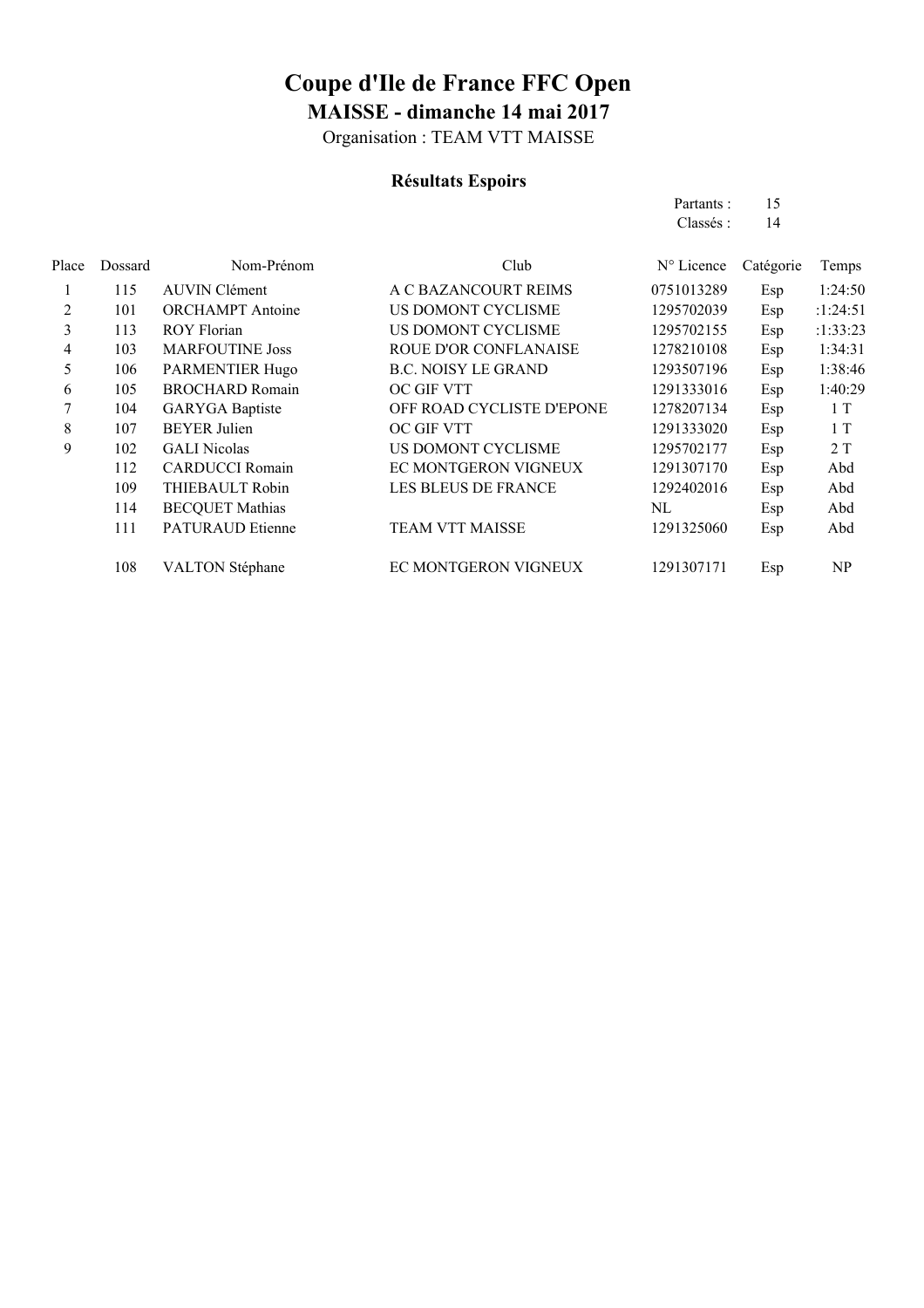Organisation : TEAM VTT MAISSE

#### **Résultats Seniors**

Partants : 11 Classés : 11

| Place | Dossard | Nom-Prénom             | Club                       | $N^{\circ}$ Licence | Catégorie | Temps   |
|-------|---------|------------------------|----------------------------|---------------------|-----------|---------|
|       |         | <b>TRAULET</b> Emeric  | US DOMONT CYCLISME         | 1295702199          | Sen       | 1:28:33 |
|       | 2       | <b>SEZNEC Hoel</b>     | OC GIF VTT                 | 1291333035          | Sen       | 1:30:52 |
| 3     | 5       | <b>BEYER Jérémy</b>    | OC GIF VTT                 | 1291333019          | Sen       | 1:31:32 |
| 4     | 9       | <b>COLIN Maxime</b>    | <b>LA FORESTIERE</b>       | 2401100015          | Sen       | 1:32:15 |
|       | 4       | <b>VAILLANT</b> Pierre | OC GIF VTT                 | 1291333022          | Sen       | 1:45:19 |
| 6     |         | PHILIPPE Mathieu       | <b>RETZ BIKE CLUB</b>      | 1902100052          | Sen       | 1:46:26 |
|       | 10      | MARECHAL Yoann         | <b>TEAM HSB CYCLING</b>    | 1277151014          | Sen       | 1T      |
| 8     | 11      | <b>GRONDIN</b> Loic    | <b>B.C. NOISY LE GRAND</b> | 1293507308          | Sen       | 1T      |
| 9     | 3       | <b>GOUHIER Vincent</b> | <b>US CRETEIL</b>          | 1294604215          | Sen       | 1T      |
| 10    | 6       | <b>CERVESATO Enzo</b>  | OLYMPIQUE C.V.O.           | 1295712116          | Sen       | 2T      |
|       | 8       | <b>BARATINY Jessy</b>  | <b>VC SULPICIEN</b>        | 1277123026          | Sen       | Abd     |
|       |         |                        |                            |                     |           |         |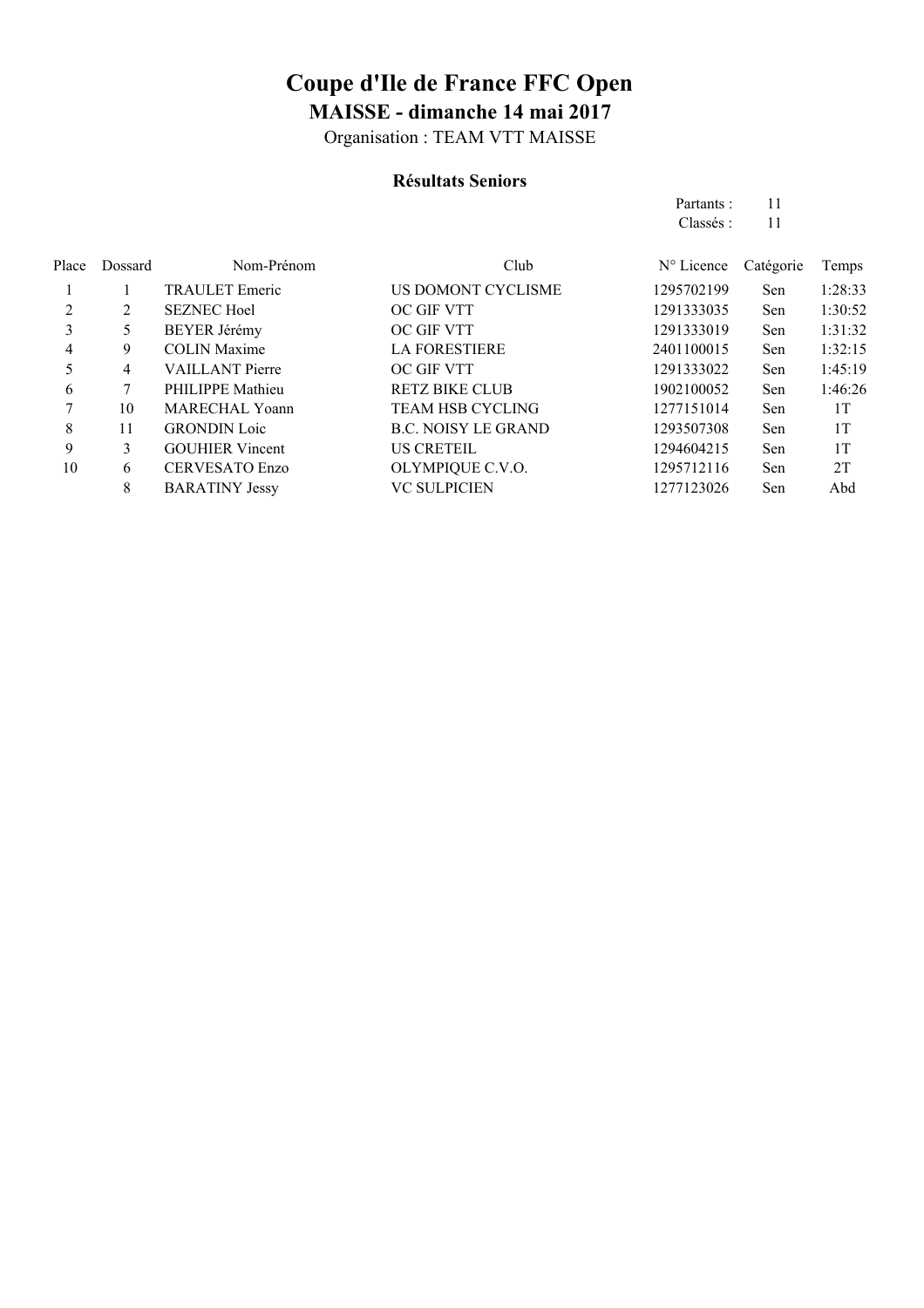Organisation : TEAM VTT MAISSE

### **Résultats Masters 1 et 2**

|       |         |                           |                            | Partants:           | 15        |         |
|-------|---------|---------------------------|----------------------------|---------------------|-----------|---------|
|       |         |                           |                            | Classés :           | 15        |         |
| Place | Dossard | Nom-Prénom                | Club                       | $N^{\circ}$ Licence | Catégorie | Temps   |
| 1     | 206     | <b>HANSE Benoit</b>       | <b>VC MUREAUX</b>          | 1278223032          | Mas 1     | 1:35:04 |
| 2     | 207     | <b>ANCEL Pierre Yves</b>  | <b>B.C. NOISY LE GRAND</b> | 1293507309          | Mas 2     | 1:35:39 |
| 3     | 201     | <b>LA MONTAGNE Alexis</b> | <b>TEAM VTT MAISSE</b>     | 1291325035          | Mas 2     | 1:35:57 |
| 4     | 202     | <b>JOBARD</b> Guillaume   | OC GIF VTT                 | 1291333029          | Mas 1     | 1:39:38 |
| 5     | 212     | <b>NARI</b> Olivier       | <b>VELO CLUB ARPAJON</b>   | 1291308018          | Mas 2     | 1:41:49 |
| 6     | 209     | FADDA Jean Christophe     | <b>TEAM VTT MAISSE</b>     | 1291325040          | Mas 2     | 1:44:44 |
| 7     | 208     | <b>MARIA</b> Baptiste     | <b>OC GIF VTT</b>          | 1291333041          | Mas 2     | 1:47:02 |
| 8     | 211     | RAGUIDEAU Olivier         | <b>AC ORSAY</b>            | 1291326057          | Mas 1     | 1T      |
| 9     | 204     | <b>GABILLET Wesley</b>    | <b>TEAM VTT MAISSE</b>     | 1291325074          | Mas 2     | 1T      |
| 10    | 213     | <b>SURARDT Nicolas</b>    | <b>B.C. NOISY LE GRAND</b> | 1293507082          | Mas 2     | 1T      |
| 11    | 205     | <b>MARTINIE Florent</b>   | <b>B.C. NOISY LE GRAND</b> | 1293507253          | Mas 2     | 1T      |
| 12    | 210     | <b>SICHER Guillaume</b>   | ROUE D'OR CONFLANAISE      | 1278210294          | Mas 2     | 1T      |
| 13    | 214     | <b>HACHE</b> Simon        | <b>VC NAYAIS</b>           | 0264330137          | Mas 2     | 1T      |
| 14    | 215     | MILLON Jean-Marie         | NL                         |                     | Mas 1     | 1T      |
|       | 203     | <b>FRAISSE</b> Arnaud     | US DOMONT CYCLISME         | 1295702119          | Mas 2     | Abd     |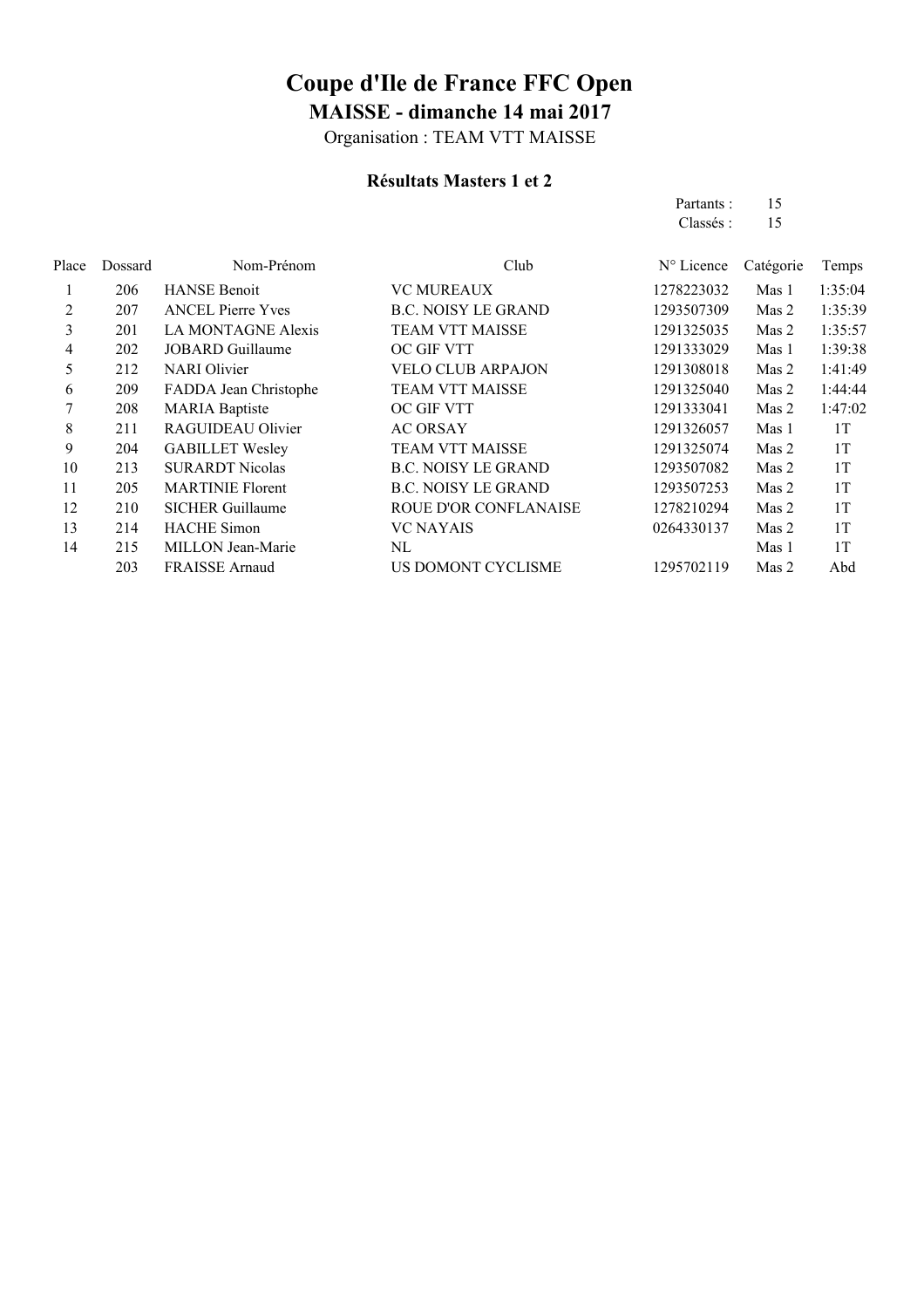Organisation : TEAM VTT MAISSE

### **Résultats Masters 3-4-5**

| Partants : | 34 |
|------------|----|
| Classés :  | 32 |

| Place                   | Dossard | Nom-Prénom                    | Club                                | N° Licence | Catégorie | Temps   |
|-------------------------|---------|-------------------------------|-------------------------------------|------------|-----------|---------|
| 1                       | 314     | <b>NAYENER</b> Julien         | <b>EC SARTROUVILLE</b>              | 1278213035 | Mas 3     | 1:14:06 |
| 2                       | 316     | <b>BROCHOT Vincent</b>        | UCM VENEUX LES SABLONS              | 1277142037 | Mas 3     | 1:15:23 |
| $\overline{\mathbf{3}}$ | 317     | HOLVOET Jérémy                | <b>TEAM HBS CYCLING</b>             | 1277151002 | Mas 3     | 1:15:33 |
| 4                       | 334     | <b>OVEN Yannick</b>           | TEAM VELO CHANEL.COM                | 1277156001 | Mas 3     | 1:15:45 |
| 5                       | 312     | <b>CARREIRA</b> Jean Pierre   | <b>B.C. NOISY LE GRAND</b>          | 1293507074 | Mas 3     | 1:17:12 |
| 6                       | 301     | <b>DURAND</b> Alexis          | VC ELANCOURT ST QUENTIN EN YVELINES | 1278226006 | Mas 3     | 1:18:06 |
| $\overline{7}$          | 311     | <b>HUBER Christophe</b>       | ARGENTEUIL VAL DE SEINE 95          | 1295708068 | Mas 4     | 1:18:21 |
| 8                       | 321     | PICCIN Michel                 | <b>TEAM VTT MAISSE</b>              | 1291325056 | Mas 5     | 1:19:19 |
| 9                       | 320     | <b>CRENEL Didier</b>          | US DOMONT CYCLISME                  | 1295702037 | Mas 5     | 1:20:21 |
| 10                      | 325     | <b>BULLIOT</b> Jean Michel    | EC MONTGERON VIGNEUX                | 1291307189 | Mas 5     | 1:22:10 |
| 11                      | 305     | <b>PARMENTIER Franck</b>      | <b>B.C. NOISY LE GRAND</b>          | 1293507203 | Mas 4     | 1:23:15 |
| 12                      | 322     | <b>POITEVIN Francis</b>       | US DOMONT CYCLISME                  | 1295702006 | Mas 5     | 1:25:47 |
| 13                      | 333     | <b>GALVAING Christophe</b>    | TEAM VELO CHANEL.COM                | 1277156009 | Mas 3     | 1:26:51 |
| 14                      | 331     | <b>REMENIERAS Jean Pierre</b> | AS MONTLOUIS CYCLISME               | 1837034156 | Mas 5     | 1:28:11 |
| 15                      | 307     | <b>MICHOUT Eric</b>           | US MAULE CYCLISME                   | 1278228161 | Mas 4     | 1:28:52 |
| 16                      | 306     | <b>BRAUD</b> Christophe       | <b>JS FERTE GAUCHER</b>             | 1277114159 | Mas 4     |         |
| 17                      | 323     | <b>LABARRE</b> Christophe     | <b>MOHAWK'S TEAM</b>                | 1295733006 | Mas 5     |         |
| 18                      | 304     | <b>ATZERT</b> Alexandre       | <b>B.C. NOISY LE GRAND</b>          | 1293507098 | Mas 3     |         |
| 19                      | 315     | <b>BUZON Franck</b>           | <b>B.C. NOISY LE GRAND</b>          | 1293507018 | Mas 3     |         |
| 20                      | 313     | <b>FERNANDES José</b>         | <b>US METRO TRANSPORTS</b>          | 1275024108 | Mas 3     | 1T      |
| 21                      | 309     | <b>BASTIANA</b> Christian     | <b>CM AUBERVILLIERS 93</b>          | 1293505126 | Mas 3     | 1T      |
| 22                      | 324     | CASTILLO Frédéric             | VC FONTAINEBLEAU AVON               | 1277113077 | Mas 5     | 1T      |
| 23                      | 308     | <b>CHATAIGNER Dominique</b>   | AC POMMEUSE BOISSY                  | 1277130019 | Mas 4     | 1T      |
| 24                      | 328     | <b>MAGNERON Eric</b>          | EC BOUCLES DE LA MARNE              | 1277126025 | Mas 5     | 1T      |
| 25                      | 332     | <b>NOEL Franck</b>            | <b>LES KOYOTES</b>                  | 1275003006 | Mas 5     | 1T      |
| 26                      | 330     | <b>OSADNIK Alain</b>          | <b>LES KOYOTES</b>                  | 1275003018 | Mas 5     | 1T      |
|                         | 302     | DEL DIN Stéphane              | <b>ESC MEAUX</b>                    | 1277101103 | Mas 4     | Abd     |
|                         | 319     | <b>AMELOT Ludovic</b>         | <b>ISSY TRIATHLON</b>               | NL         | Mas 4     | Abd     |
|                         | 310     | <b>MERGUIN Fabrice</b>        | <b>CSM PUTEAUX</b>                  | 1292401002 | Mas 4     | Abd     |
|                         | 303     | <b>CORBEAU Laurent</b>        | EC MONTGERON VIGNEUX                | 1291307045 | Mas 4     | Abd     |
|                         | 318     | <b>STUMPF Franck</b>          | <b>ESC MEAUX</b>                    | 1277101145 | Mas 4     | Abd     |
|                         | 327     | <b>MEYER Raoul</b>            | EC MONTGERON VIGNEUX                | 1291307234 | Mas 5     | NP      |